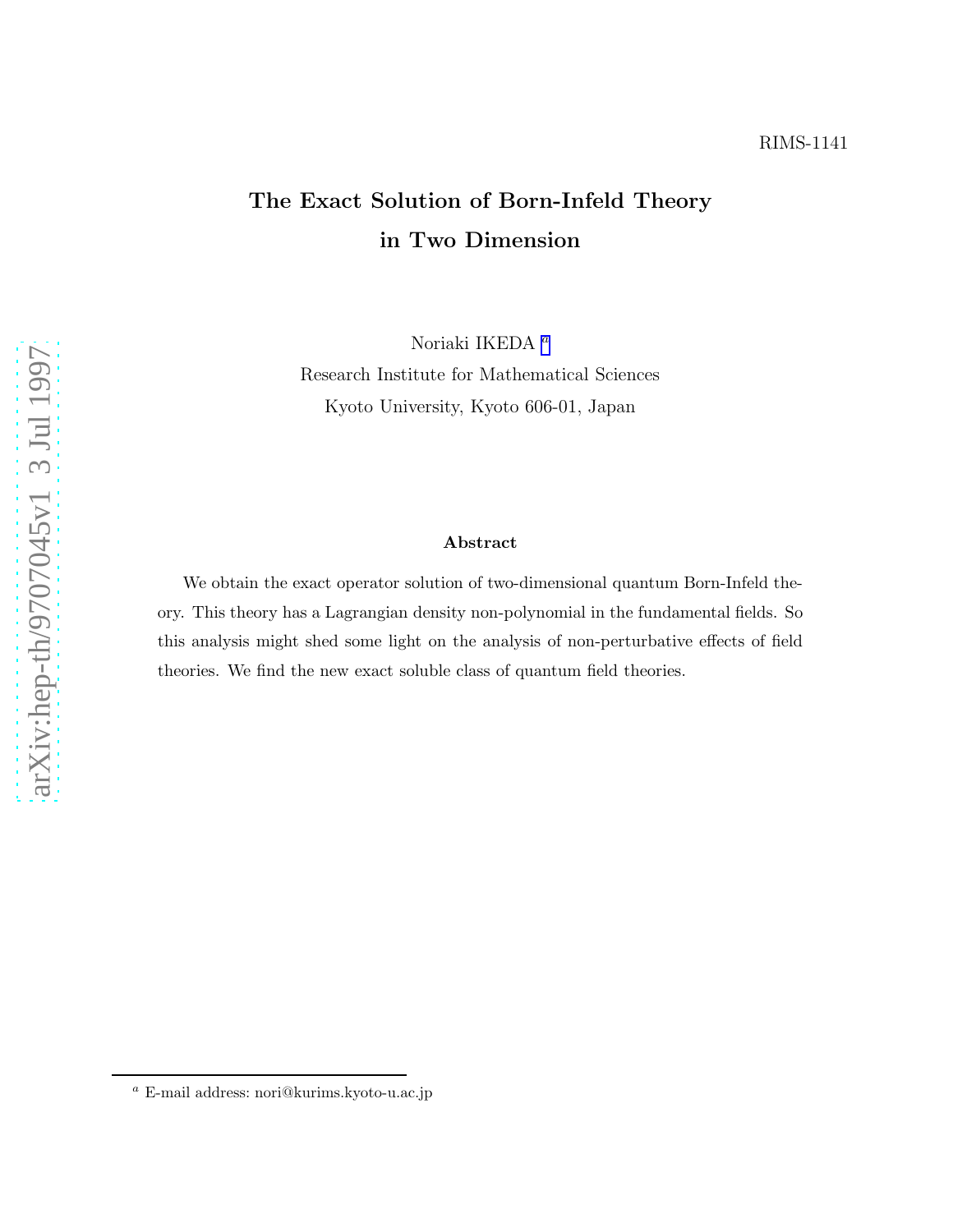# 1 Introduction

The Born-Infeld theory<sup>[1](#page-7-0)</sup> is recently investigated in the aspect of the string theory<sup>[2](#page-7-0),[3](#page-7-0)</sup>. However in this paper, we analyze this theory in view of quantum field theory for point particles. It is necessary to analyze non-renormalizable field theories in detail, because non-renormalizability is one of the biggest difficulties of quantum field theories. For example, four dimensional Einstein gravitational theory is not renormalizable in the conventional sense.

The non-polynomiality is a common feature of the gravitational theories. which makes the analysis of the gravitational theory difficult.

The Lagrangian density of the Born-Infeld theory is non-polynomial in the fundamental fields, and it is not renormalizable in the sense of the naive power counting. Thus the analysis of the Born-Infeld theory might give us a key to investigate the above problems.

In this paper, we exactly solve two-dimensional Born-Infeld theory in the light-cone gauge. The method to solve it is not the conventional perturbative method, because in this theory, we cannot obtain the exact solutions by the usual perturbation based on the free field. The approach employed in our paper is based on the new method proposed in  $|4|$ .

In [4], Abe and Nakanishi have proposed the new method to solve quantum field theory by the Heisenberg picture. The procedure is the following.

First we calculate equal-time commutation relations of the fundamental fields from the canonical commutation relations of canonical conjugate quantities. From equal-time commutation relations and the equations of motion, we set up the Cauchy problems for twodimensional commutation relations. By solving the Cauchy problems with operator coefficients, we obtain the two-dimensional commutation relations of fundamental fields. Finally, we construct Wightman functions as they are compatible with multiple commutation relations for fundamental fields and energy positivity requirement.

We calculate all the exact multiple commutation relations and all n-point Wightman functions for the electromagnetic field.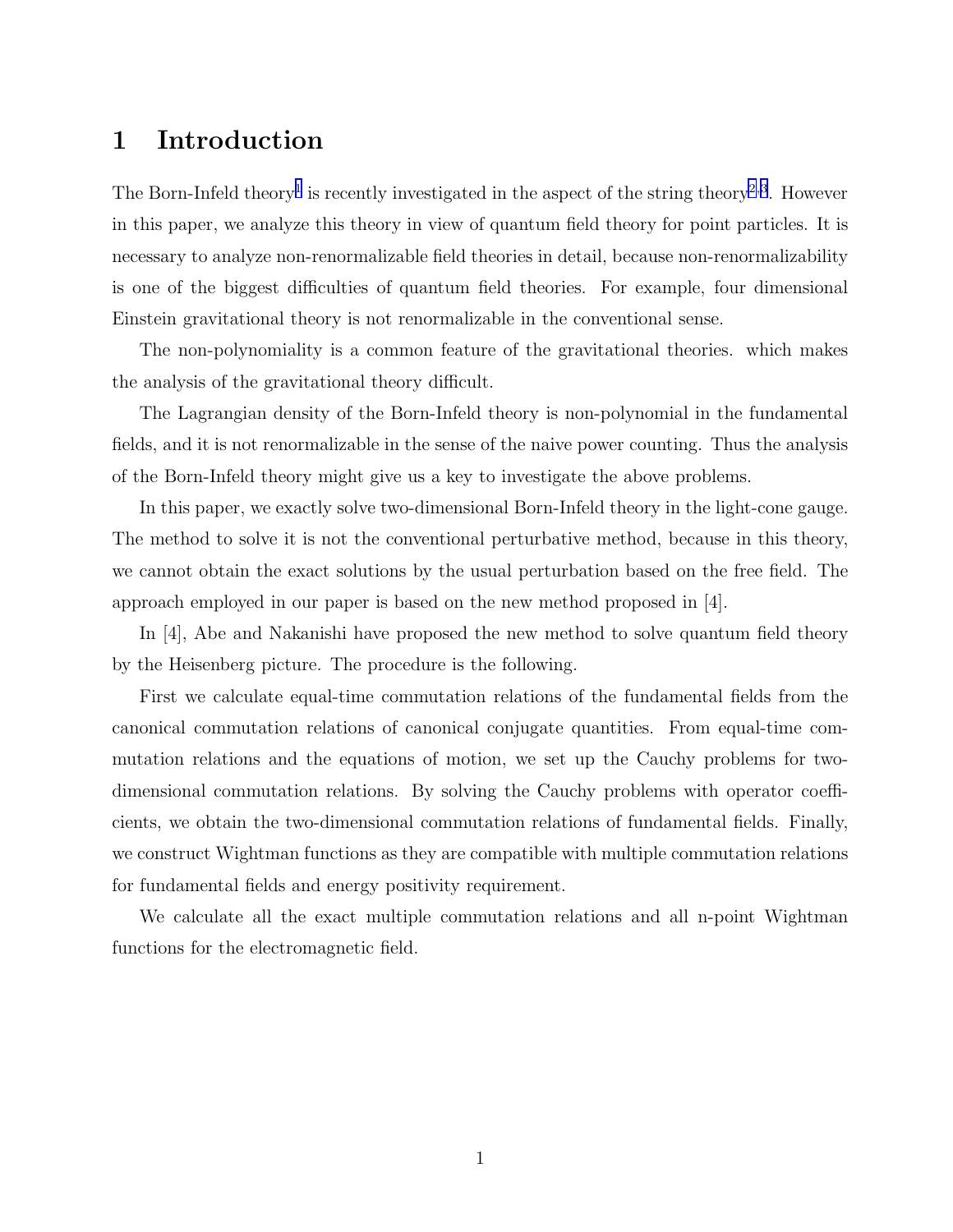# <span id="page-2-0"></span>2 The Solution

The action of the Born-Infeld theory in two dimension is written as

$$
S = \int d^2x \mathcal{L},
$$
  
\n
$$
\mathcal{L} = \frac{1}{\lambda^2} \left[ -\sqrt{-\det(\eta_{\mu\nu} - \lambda F_{\mu\nu})} + \sqrt{-\det \eta_{\mu\nu}} \right]
$$
  
\n
$$
= \frac{1}{\lambda^2} \left[ -\sqrt{1 + \frac{\lambda^2}{2} F_{\mu\nu} F^{\mu\nu}} + 1 \right],
$$
\n(1)

We rewrite the coupling constant as  $\lambda^2 = 2\kappa$  for simplicity. Then we can rewrite (1) as

$$
\mathcal{L} = \frac{1}{2\kappa} \left[ -\sqrt{1 + \kappa F_{\mu\nu} F^{\mu\nu}} + 1 \right]. \tag{2}
$$

Expanding the Lagrangian density in power of  $\kappa$ , we obtain the Maxwell theory at zeroth order:

$$
\mathcal{L} = -\frac{1}{4} F_{\mu\nu} F^{\mu\nu} + \cdots. \tag{3}
$$

However the Lagrangian density becomes the infinite series of the fundamental fields. The mass dimension of  $\kappa$  is  $[M]^{-1}$ . Hence this theory is non-renormalizable in the naive sense.

In order to carry out canonical quantization, we fix the gauge of  $U(1)$  symmetry. We take the light-cone gauge:  $A_-=0$ , where

$$
A_{\pm} = A_0 \pm A_1. \tag{4}
$$

Then (2) is written as

$$
\mathcal{L} = \frac{1}{2\kappa} \left[ -\sqrt{1 - 2\kappa (\partial_- A_+ - \partial_+ A_-)^2} + 1 \right] + BA_-, \tag{5}
$$

where B is the Nakanishi-Lautrap field and  $x^{\pm} = x^0 \pm x^1$ . If we eliminate  $A_{-}$  explicitly, (5) becomes

$$
\mathcal{L} = \frac{1}{2\kappa} \left[ -\sqrt{1 - 2\kappa (\partial_- A_+)^2} + 1 \right]. \tag{6}
$$

The equations of motion are derived from (5) as follows:

$$
\partial_{-}\left[\frac{\partial_{-}A_{+}}{\sqrt{1-2\kappa(\partial_{-}A_{+})^{2}}}\right] = 0, \tag{7}
$$

$$
\partial_{+} \left[ \frac{\partial_{-} A_{+}}{\sqrt{1 - 2\kappa (\partial_{-} A_{+})^{2}}} \right] = B, \tag{8}
$$

$$
A_{-} = 0.\t\t(9)
$$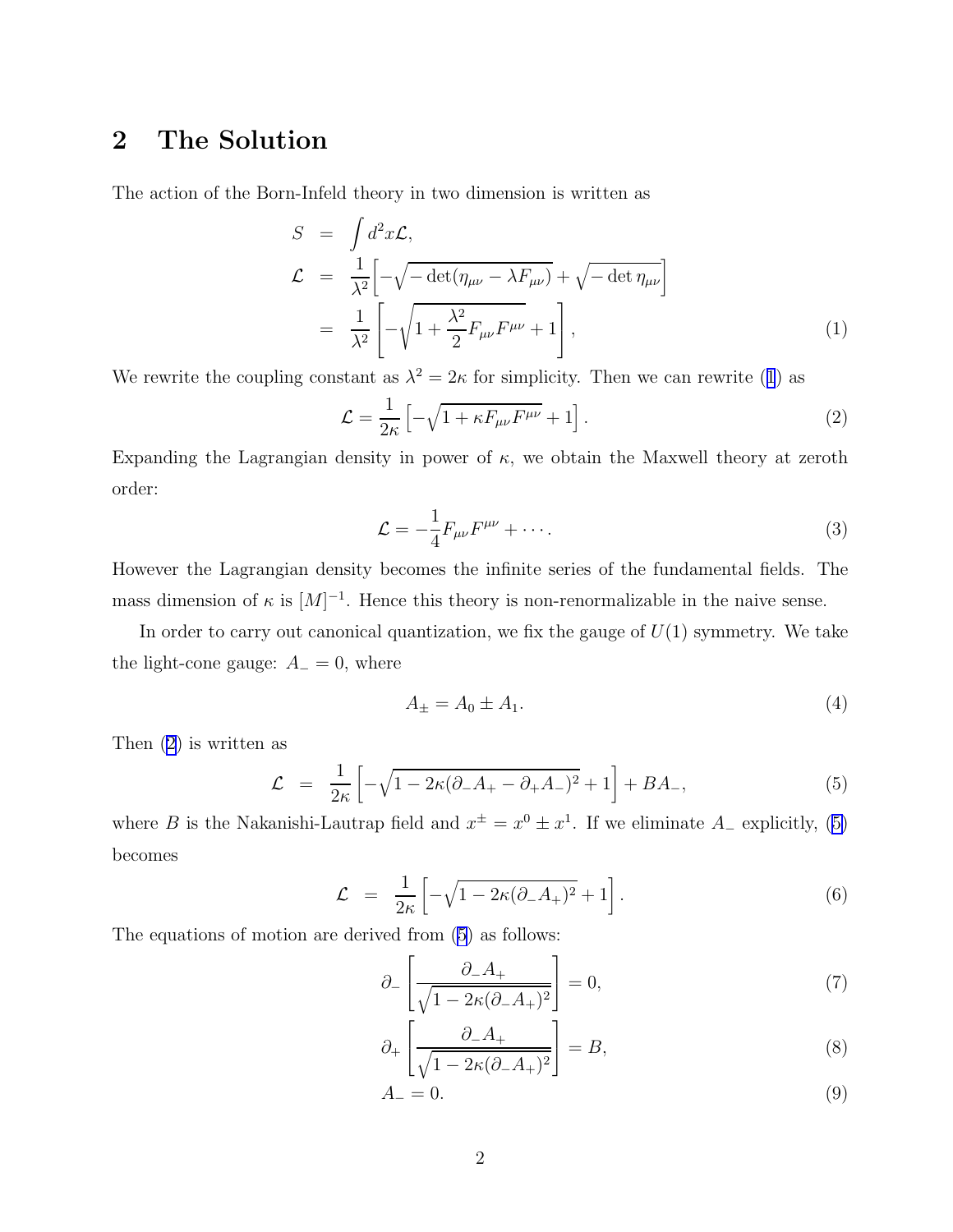<span id="page-3-0"></span>The canonical conjugate momentum of  $A_+$  is

$$
\pi_{A_+} \equiv \frac{\partial \mathcal{L}}{\partial(\partial_0 A_+)} = \frac{\partial_- A_+}{2\sqrt{1 - 2\kappa(\partial_- A_+)^2}}.
$$
\n(10)

We calculate a solution which is

$$
\sqrt{1 - 2\kappa(\partial_- A_+)^2} \neq 0. \tag{11}
$$

We solve the equations of motion. From  $(7)$ , we can write

$$
\frac{\partial_{-}A_{+}}{\sqrt{1 - 2\kappa(\partial_{-}A_{+})^{2}}} = f(x^{+}),
$$
\n(12)

where  $f(x^{+})$  is a function depending only on  $x^{+}$ . Then (12) is rewritten as

$$
\partial_{-}A_{+} = \frac{f(x^{+})}{\sqrt{1 + 2\kappa f^{2}(x^{+})}}.
$$
\n(13)

So we can solve  $A_+(x)$  as

$$
A_{+}(x) = \frac{f(x^{+})}{\sqrt{1 + 2\kappa f(x^{+})^{2}}}x^{-} + g(x^{+}),
$$
\n(14)

where  $g(x^+)$  is a function depending only on  $x^+$ . From (13), we obtain

$$
\sqrt{1 - 2\kappa(\partial_- A_+)^2} = \frac{1}{\sqrt{1 + 2\kappa f^2(x^+)}}.
$$
\n(15)

 $\kappa = \frac{\lambda^2}{2} > 0$ . Then if  $f(x^+)$  is hermitian,  $\sqrt{1 - 2\kappa(\partial_- A_+)^2}$  in the action is not zero.

We can express  $\pi_{A_+}$  in terms of  $f(x^+)$  from (10) and (12):

$$
\pi_{A_+} = \frac{1}{2} f(x^+). \tag{16}
$$

In order to quantize the theory, we set up the canonical commutation relations of the canonical quantities as follows:

$$
[\pi_{A_+}, A_+]|_0 = -i\delta(x^1 - y^1),
$$
  
\n
$$
[A_+, A_+]|_0 = 0,
$$
  
\n
$$
[\pi_{A_+}, \pi_{A_+}]|_0 = 0,
$$
\n(17)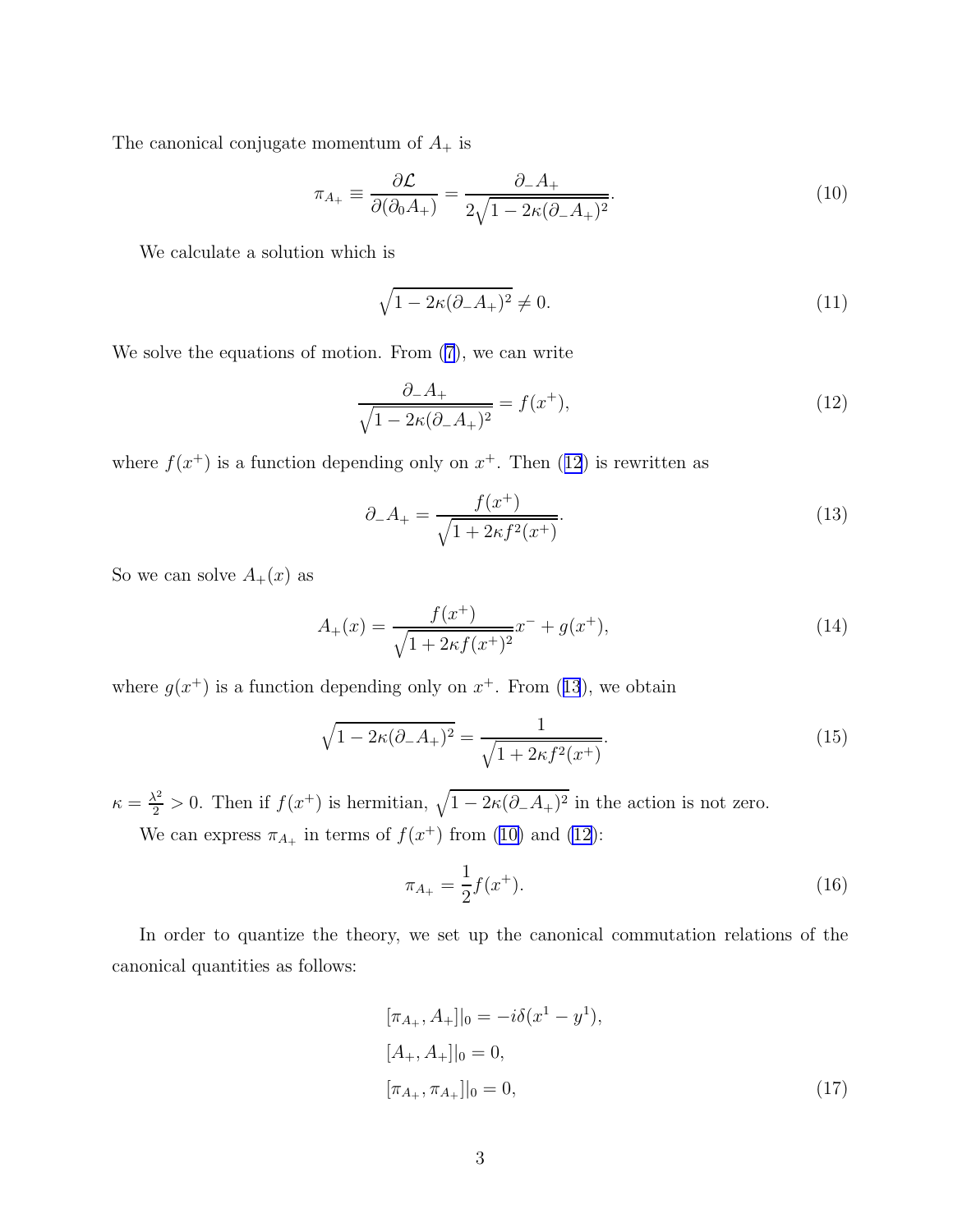<span id="page-4-0"></span>where $[$ ,  $]$ <sub>0</sub> denotes the equal-time commutation relations at  $x^0 = y^0$ . If we substitute ([14\)](#page-3-0) and([16\)](#page-3-0) to [\(17](#page-3-0)), we obtain the equal-time commutation relations of  $f$  and  $g$ . Since  $f$  and g depend on only  $x^+$ , two dimensional commutation relations of f and g are calculated as follows:

$$
[f(x^+), f(y^+)] = [g(x^+), g(y^+)] = 0,
$$
  

$$
[f(x^+), g(y^+)] = -2i\delta(x^+ - y^+).
$$
 (18)

Since  $\partial_{-}f = \partial_{-}g = 0$ , f and g are the currents which generate the residual gauge symmetries. From (18) and [\(14\)](#page-3-0), we can derive the two-dimensional commutation relation of  $A_+$  as follows:

$$
[A_{+}(x), A_{+}(y)] = -2i \frac{1}{(1 + 2\kappa f(x)^{2})^{\frac{3}{2}}}(x^{-} - y^{-})\delta(x^{+} - y^{+})
$$
  

$$
= -2i[1 - 2\kappa(\partial_{-}A_{+}(x))^{2}]^{\frac{3}{2}}(x^{-} - y^{-})\delta(x^{+} - y^{+})
$$
  

$$
= -\frac{i}{\pi}[1 - 2\kappa(\partial_{-}A_{+}(x))^{2}]^{\frac{3}{2}}D(x - y), \qquad (19)
$$

where  $D(x)$  is defined as

$$
D(x) = 2\pi x^{-\delta}(x^{+}).\tag{20}
$$

We obtain an infinite series when we expand (19) in power of the coupling constant  $\kappa$ . We cannot determine the exact  $\kappa$  dependence by the usual perturbation theory. We derive multiple commutation relations of  $A_+$  recursively:

$$
[\cdots, [A_{+}(x_{1}), A_{+}(x_{2})], \cdots, A_{+}(x_{n})]
$$
\n
$$
= (-2i)^{n-1} \left[ \left( \frac{d}{dz} \right)^{n-1} \left( \frac{z}{\sqrt{1+2\kappa z^{2}}} \right) \right] \Big|_{z=f(x_{1})} (x_{1}^{-} - x_{2}^{-})
$$
\n
$$
\times \delta(x_{1}^{+} - x_{2}^{+}) \delta(x_{1}^{+} - x_{3}^{+}) \cdots \delta(x_{1}^{+} - x_{n}^{+}),
$$
\n
$$
= \left( -\frac{i}{\pi} \right)^{n-1} \left[ \left( \frac{d}{dz} \right)^{n-1} \left( \frac{z}{\sqrt{1+2\kappa z^{2}}} \right) \right] \Big|_{z=f(x_{1})}
$$
\n
$$
\times D(x_{1} - x_{2}) \partial_{-}^{x_{1}} D(x_{1} - x_{3}) \cdots \partial_{-}^{x_{1}} D(x_{1} - x_{n}), \qquad (21)
$$

Next, we derive the Wightman functions of this theory. We set the vacuum expectation values of  $f$  and  $g$  as

$$
\langle f(x^+) \rangle = F(x^+),
$$
  

$$
\langle g(x^+) \rangle = G(x^+),
$$
 (22)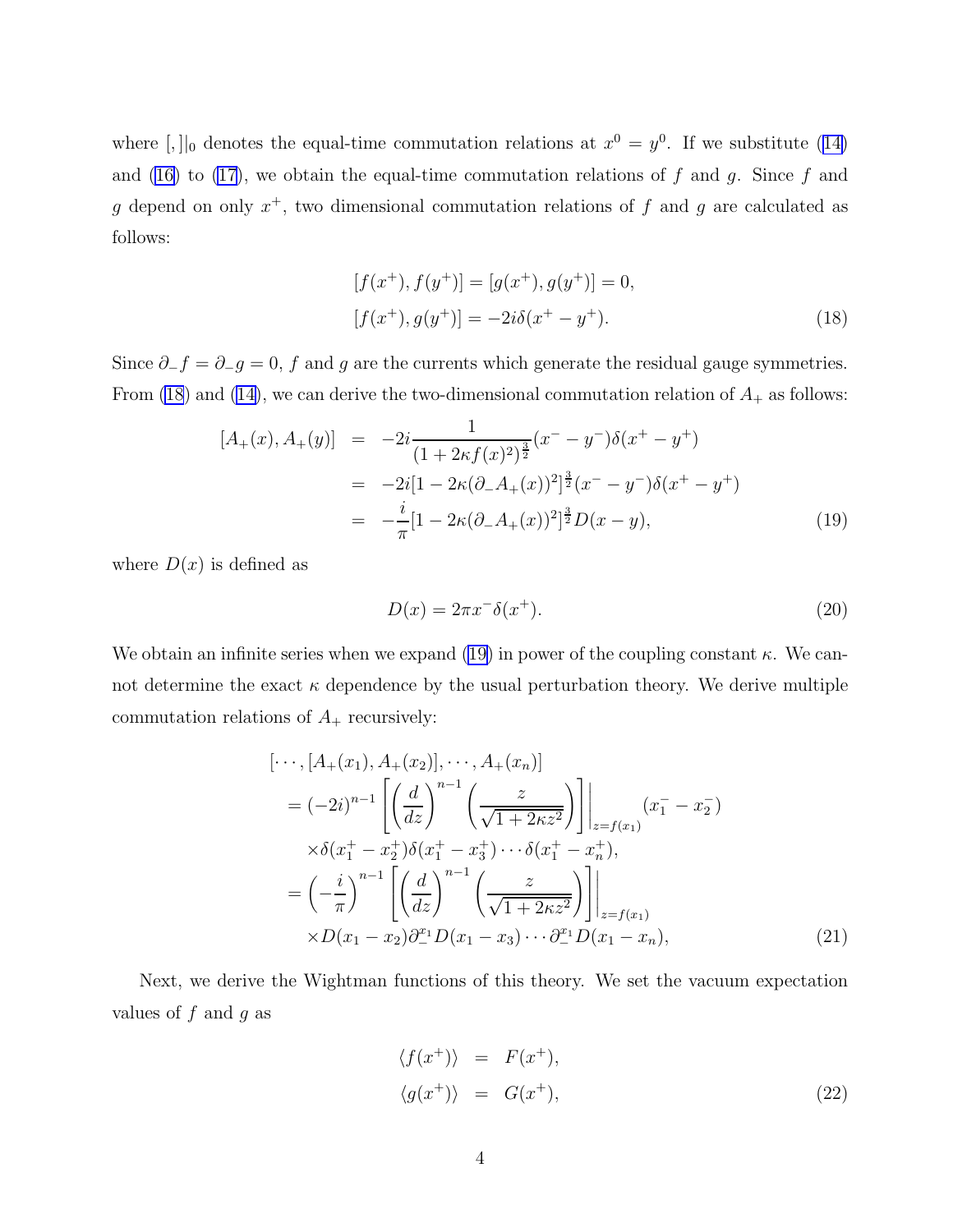where  $F$  and  $G$  are some c-number functions. If these one-point functions are non-vanishing, Lorentz invariance is broken, but we dare to include nonzero expectation values to consider general situations. As is considered later, if  $F$  is a constant, the vacuum satisfies the subsidiary condition which define the physical space. Since

$$
[f(x), f(y)] = 0,\t(23)
$$

we can trivially calculate *n*-point Wightman functions of  $f$ . For example, the two-point Wightman function of  $f(x)$  is calculated as

$$
\langle f(x)f(y)\rangle = \langle f(x)\rangle \langle f(y)\rangle = F(x)F(y). \tag{24}
$$

Using the *n*-point functions of  $f(x)$ , we obtain the one-point function of  $A_+$  as follows:

$$
\langle \partial_{-}A_{+}(x) \rangle = \frac{F(x)}{\sqrt{1 + 2\kappa F(x)^{2}}},
$$
  

$$
\langle A_{+}(x) \rangle = \frac{F(x)}{\sqrt{1 + 2\kappa F(x)^{2}}}x^{-} + G(x),
$$
 (25)

Since two  $\partial_{-}A_{+}$ 's commute mutually as is seen from [\(13\)](#page-3-0) and (23):

$$
[\partial_-A_+(x), \partial_-A_+(y)] = 0,\t(26)
$$

we obtain the two-point truncated Wightman function of  $\partial_{-}A_{+}$  as

$$
\langle \partial_{-}A_{+}(x_{1})\partial_{-}A_{+}(x_{2})\rangle_{\mathcal{T}}=0.
$$
\n(27)

Hence  $(19)$  and the energy positivity<sup>[4](#page-8-0)</sup> requirement lead the two-point Wightman function of  $A_+$  to

$$
\langle A_+(x_1)A_+(x_2) \rangle_{\mathcal{T}} = -\frac{1}{2\pi} \sum_{i=1}^2 [1 - 2\kappa \langle (\partial_- A_+(x_i)) \rangle^2]^{\frac{3}{2}} D^{(+)}(x_1 - x_2)
$$
  

$$
= -\frac{1}{2\pi} \sum_{i=1}^2 \frac{1}{(1 + 2\kappa F(x_i)^2)^{\frac{3}{2}}} D^{(+)}(x_1 - x_2), \tag{28}
$$

where

$$
D^{(+)}(x) = \frac{x^{-}}{x^{+} - i0}.
$$
\n(29)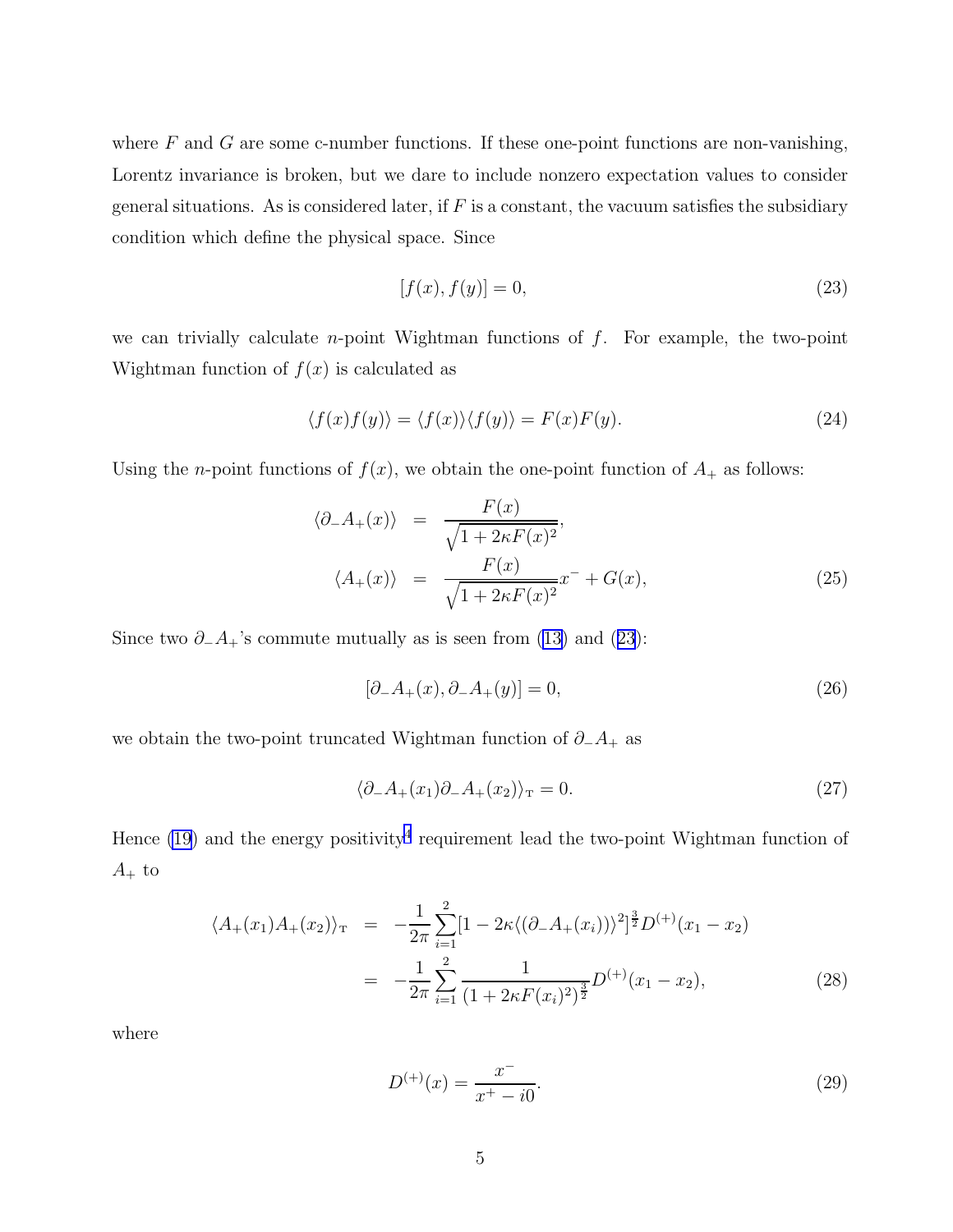From [\(21](#page-4-0)), we can calculate the *n*-point Wightman functions of  $A_{+}$ ,

$$
\langle A_+(x_1)A_+(x_2)\cdots A_+(x_n) \rangle_{\mathcal{T}} = \frac{1}{n(n-2)!} \sum_{P(i_1,\cdots,i_n)}^{n!} \left[ \left(\frac{d}{dZ}\right)^{n-1} \left(\frac{Z}{\sqrt{1+2\kappa Z^2}}\right) \right] \Big|_{Z=F(x_{i_1})}
$$

$$
\times \left(-\frac{1}{\pi}\right)^{n-1} D^{(+)}_{<}(x_{i_1}-x_{i_2}) \partial^{x_{i_1}}_{-} D^{(+)}_{<}(x_{i_1}-x_{i_3}) \cdots \partial^{x_{i_1}}_{-} D^{(+)}_{<}(x_{i_1}-x_{i_n}), \qquad (30)
$$

where

$$
D_{<}^{(+)}(x_i - x_j) = \begin{cases} D^{(+)}(x_i - x_j), & \text{if } i < j \\ D^{(+)}(x_j - x_i), & \text{if } i > j \end{cases} \tag{31}
$$

and  $P(i_1, \dots, i_n)$  is a permutation of  $(1, \dots, n)$ .

The exact Wightman functions break the equations of motion in some theories<sup>[5](#page-8-0)</sup>. Therefore we discuss the consistency with the above solution (30) and the equations of motion.

We find that if a truncated Wightman function includes  $\partial^{-x_k}A_+(x_k)$ , it does not depend on  $x_k$ <sup>-</sup> from (30). And since  $\partial_-A_+$  commute mutually in two dimension and the truncated *n*-point functions of  $∂_A_+$  are zero, the Wightman functions which include any functional of  $\partial_-\mathcal{A}_+$  are non-singular at the same spacetime point. Thus

$$
\left\langle \frac{\partial_-^{x_1} A_+(x_1)}{\sqrt{1 - 2\kappa (\partial_-^{x_1} A_+(x_1))^2}} A_+(x_2) \cdots A_+(x_n) \right\rangle, \tag{32}
$$

does not depend on  $x_1$ <sup>-</sup>. Therefore

$$
\left\langle \partial_-^{x_1} \left[ \frac{\partial_-^{x_1} A_+(x_1)}{\sqrt{1 - 2\kappa (\partial_-^{x_1} A_+(x_1))^2}} \right] A_+(x_2) \cdots A_+(x_n) \right\rangle = 0, \tag{33}
$$

and we can confirm the Wightman functions is consistent with the equation of motion.

We can set up the subsidiary condition to select the physical Fock space as follows:

$$
B^{(+)}(x)|\text{phys}\rangle = 0,\t\t(34)
$$

where  $(+)$  is the positive frequency part of the field B. From the equations of motion, we obtain the following relation:

$$
B(x) = \partial_+ f(x^+),\tag{35}
$$

so (34) is equivalent to the following one,

$$
\partial_{+} f^{(+)}(x^{+})|\text{phys}\rangle = 0. \tag{36}
$$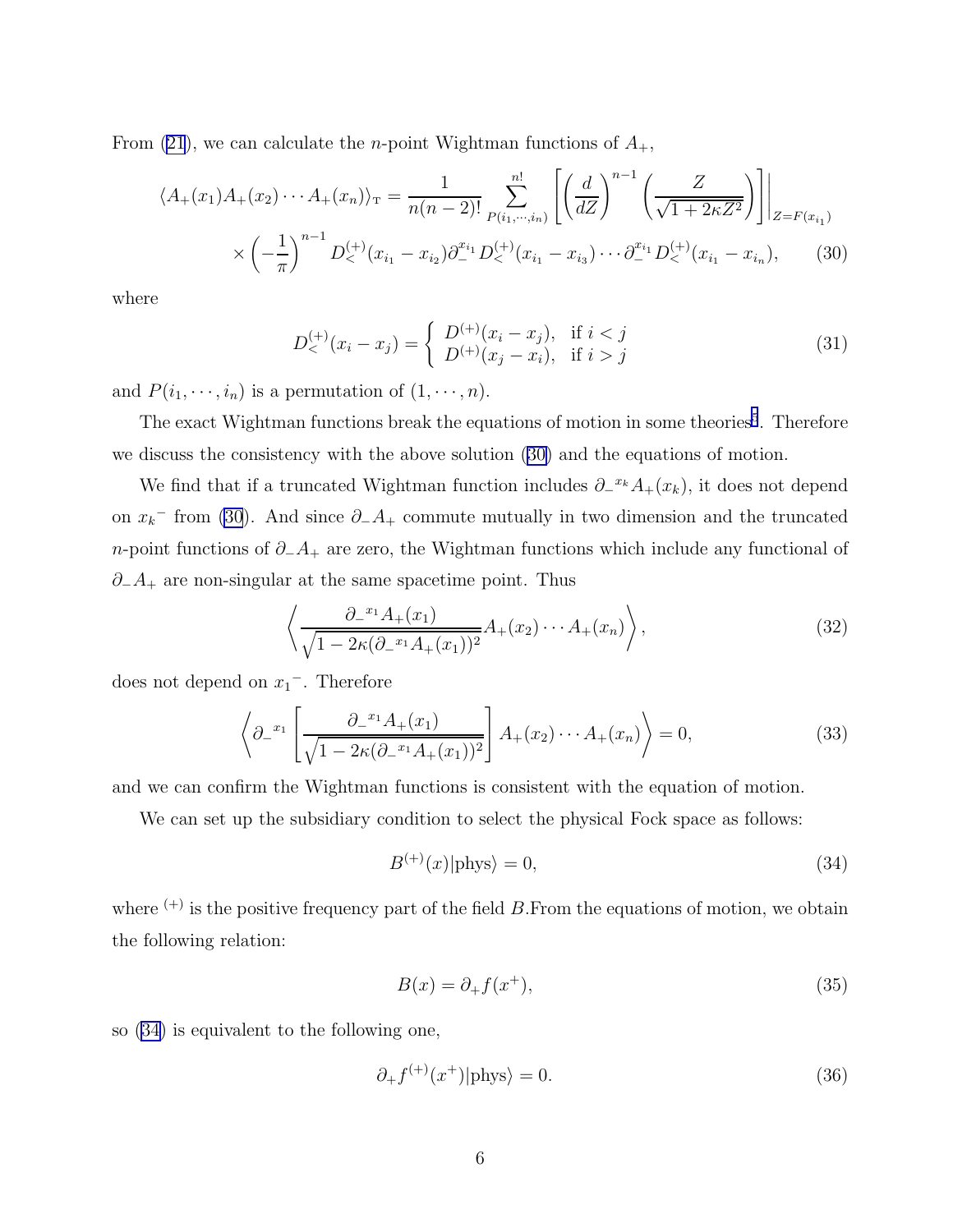# <span id="page-7-0"></span>3 Conclusion and Discussion

We have exactly solved the quantum Born-Infeld theory in two dimension in the light-cone gauge. The usual perturbation method based on the free field does not work. We calculated the exact multiple commutation relations and n-point Wightman functions by the non-perturbative method. This method for solving quantum theory will be useful to treat non-perturbative effects of quantum field theories.

The generalization to the non-abelian Born-Infeld theory<sup>[6](#page-8-0)</sup> is straightforward.

The Schwinger model<sup>[7](#page-8-0)</sup>, which is exactly soluble, is an important two-dimensional field theory. So it may be interesting to analyze the Born-Infeld theory coupled with fermion matters.

We can generalize the Lagrangian density([2](#page-2-0)) to

$$
\mathcal{L} = \Phi(F_{\mu\nu}F^{\mu\nu}),\tag{37}
$$

where  $\Phi(x)$  is a function. If  $\Phi(x)$  is satisfied with a certain condition, the theory is also soluble  $^b$ . We will analyze the above generalized theory in detail at the next paper.

### Acknowledgment

The author thank Prof.M.Abe and Prof.N.Nakanishi for discussions and comments about the present work. He express gratitude to Prof.N.Nakanishi for reading the manuscript carefully.

## References

- [1] M. Born, Proc. R. Soc. A143, 410(1934); M. Born and L. Infeld, Proc. R. Soc. A144, 425(1934).
- [2] E. S. Fradkin and A. A. Tseytlin, Phys. Lett. 163B, 123(1985); A. A. Tseytlin, Nucl. Phys. B276, 391(1986).
- [3] R. G. Leigh, Mod. Phys. Lett. A4, 2767(1989). 2073(1989);

 ${}^{b}$ The author thank to Prof.Nakanishi for pointing out it.